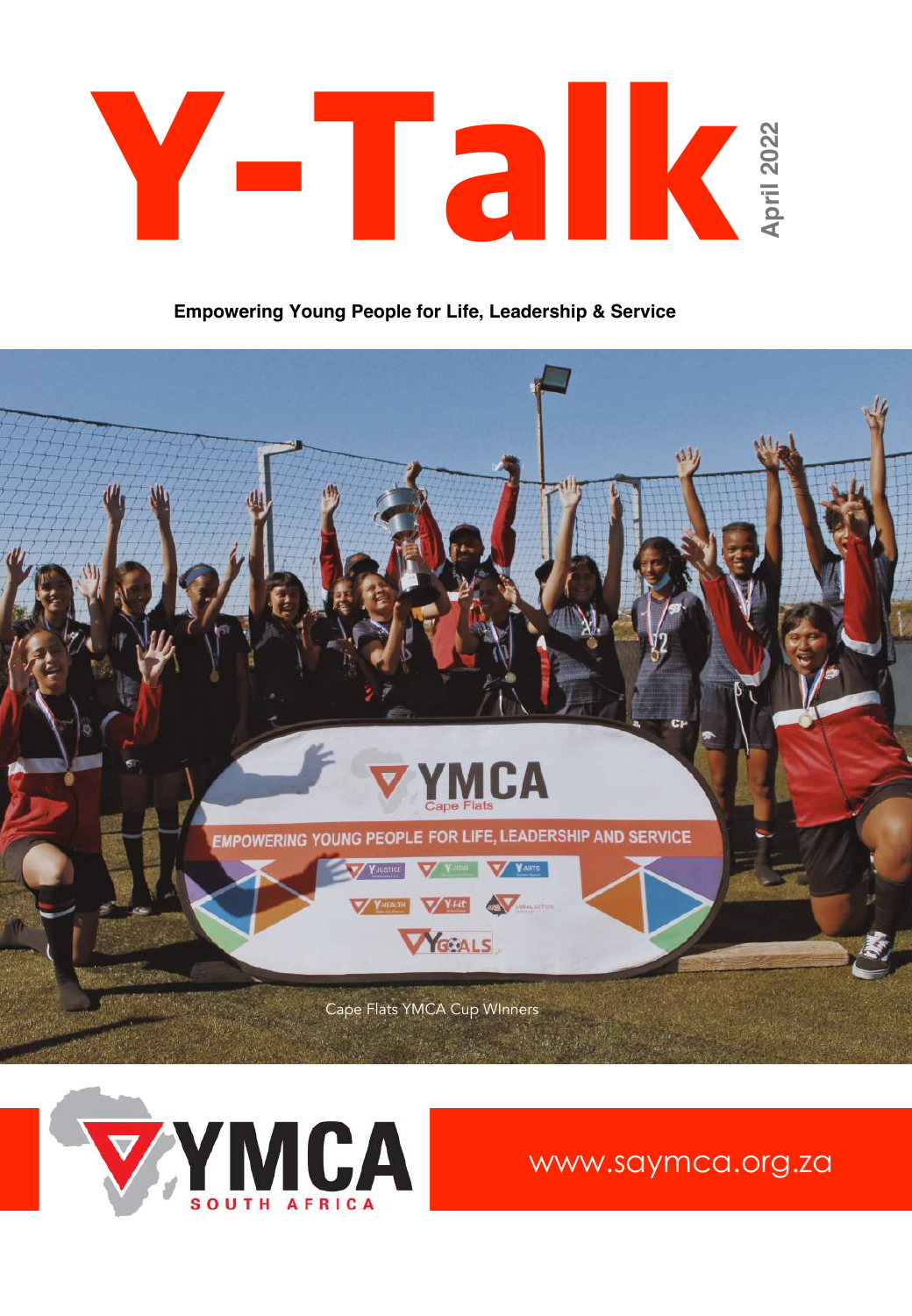## A final word from the outgoing NGS

"The greatest strength of a leader is being able to identify their weaknesses, and the biggest weakness of any leader is thinking that they can do everything on their own".

After seventeen years serving as the National General Secretary of SAYMCA, Reverend Sipho Sokhela finally brings an end to his tenure at the national office. The SAYMCA communications team sat down with the long serving secretary to take a trip down memory lane and reflect on his journey over the years. Amongst many other things, Reverend Sokhela reflected on where it all began for him in his journey with the YMCA, his lows and highlights over the years, what he feels he could have done better given the opportunity and most importantly he shared a message directed at the youth of the movement.

Reverend Sokhela started out with the YMCAToti as a coordinator all the way back in 1991. He held this position until 1992 working as an assistant to Mike Cuthbert. Together, they successfully ran a supplementary education program focused on helping young people from the Toti area with Maths and Science tuition.



By 1993, Reverend Sokhela was serving as the General Secretary of the Toti YMCA. He would hold this position until the end of 1995 when he left to link up with the Kwazulu - Natal Chrisitan Council where he served as the Provincial Executive Officer. It wasn't until 2006 that he made his official return to the YMCAof SouthAfrica when he was appointed as the National General Secretary. His return coincided with the World Alliance of YMCAs World Council being hosted in South Africa.

That was the only upside to his appointment at the time. He alluded to the fact that when he officially started he found the national office in a rather depressing state. At the time the national office was based in Johannesburg, on the third floor of a building in Braamfontein. He recalls that upon his appointment, his son Mpumelele who was 11 years at the time, had come to visit the office. Such was the state of the national office at the time, his son's comments about his new place of employment were "Dad, these people do not take you seriously". He found the office with no staff members. The only

> people at the national office at that time were a German volunteer Sabina and Swazi Mabuza from Soweto YMCA. From the get-go he knew that he had his work cut out for him and his first move into reshaping and restructuring the national office was appointing Petro Bantjies into the national office.

> Reflecting on the chaos that he found at the national office, he recalls how 4 months down the line he had already had enough,

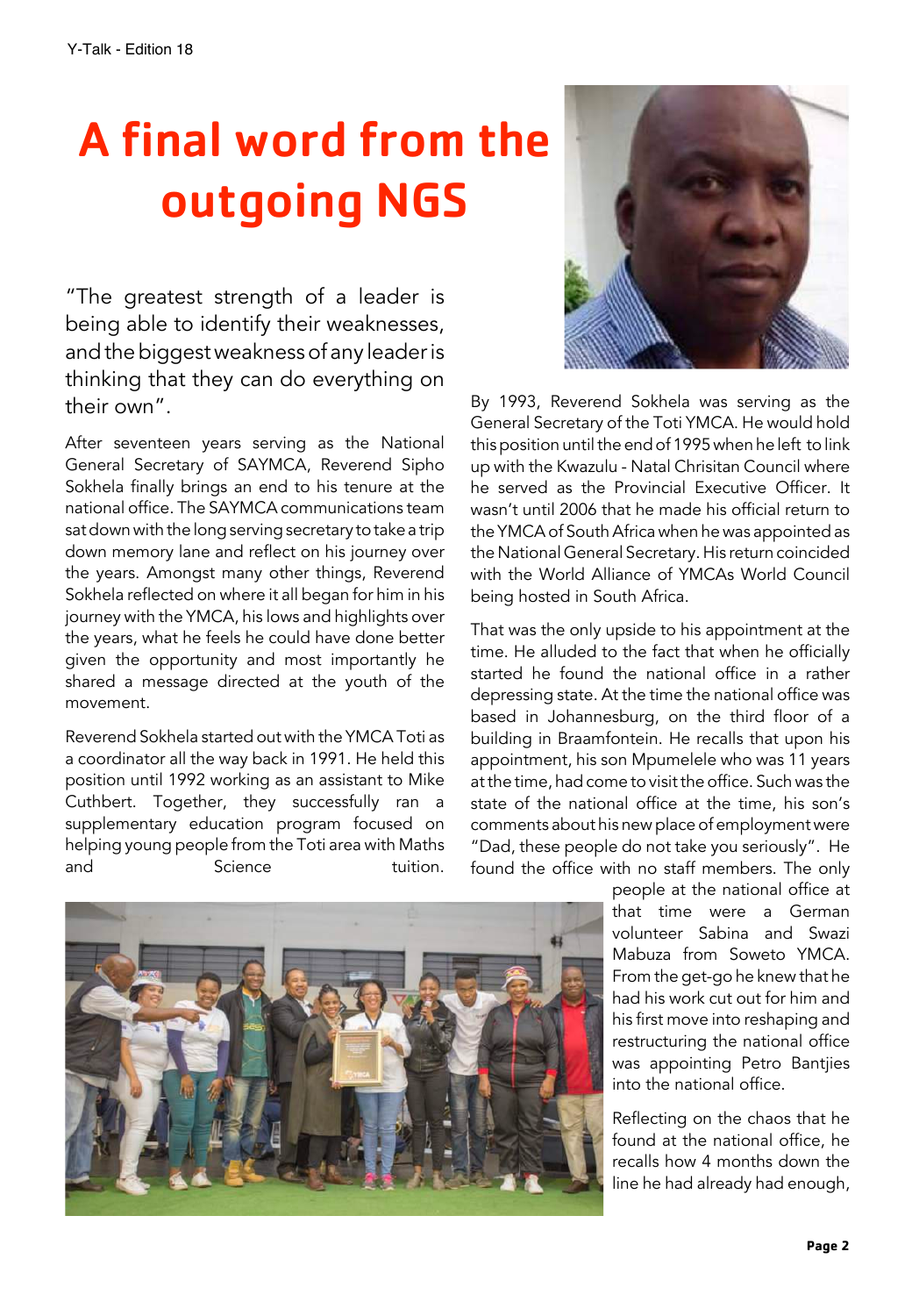so much so that he called a meeting with Vezi Mncwango and Bonga Chileza, two volunteers who were instrumental in his appointment as NGS and told them that he had an honest reflection and this was not going to work. Through their advice and the advice of his father that "to move forward, you have to burn down the bridges, so you never turn back, rather they keep you moving forward in life", he decided he was not going to quit but rather soldier on because he was there now, and there was no turning back. This was the decision that changed everything, as he knew he had to role up his sleeves and put in the amount of work that was required to change the YMCA of South Africa for the better.

Speaking on his highs and lows during his tenure as the National General secretary, he passionately

remarks that "the YMCAdoes not celebrate successes that are not monetary". This aspect of YMCA work was one of his lows right through his tenure. from walking into a national office that was at Another low was the extent of distrust between national office and local associations that he and his team had to work to repair. Over the years this became one of the biggest highlights during his tenure, as the working relationship, for the most part, between local associations and the national office grew stronger and for the better. He also pointed out the successful hosting in South Africa of the World Council in 2006, as one of his biggest highlights.

He particularly spoke of the Youth Leadership Development program that he piloted as one of the best examples that illustrate the YMCAs lack of appreciation for non-monetary/ invisible successes. It was this intentional investment in young people that directly produced young up and

coming leaders of the YMCA which include amongst others Thandeka Zungu and Yolande Ntsele. He also highlighted the development of the Youth Justice program as one of the successes that stood out during his tenure. Sipho spoke passionately about Mike Cuthbert's contribution to the development of Youth Justice and the amount of work he put into the process of restoring the national office.

Of all the successes, Rev Sokhela looks back fondly of the partnership between SA YMCA and the USA Coalition. The partnership has grown from strength

to strength, and for this Rev Sokhela insists that credit must be shared with Tom Valentine, Eric Mann and Norm Joyner. Above everything, one of the biggest lessons learnt through the partnership with the coalition is how to manage and strengthen partnerships. He points out the "spaza shop mentality", which he says is a mentality that people have in South Africa towards how NGOs are run. In his own words "the greatest strength of a leader is being able to identify their weaknesses, and the biggest weakness of any leader is thinking that they can do everything on their own". This is the biggest lesson that the SAYMCA learnt from the partnership with the coalition. This partnership also paved the way for another of the successes, which is the Y-Fit concept, which was implemented in Soweto Y, Durban Y and PMB Y, with the latter being



Sipho with Mike Cuthbert and Jack Lund, former CEO of New York YMCA during a visit to YMCAs in the USA in 2016.

the most successful of the 3 Y-Fit sites.

Of all the successes over the years, Rev Sokhela feels the Charter process was one pioneering success which opened a wide range of possibilities for the development of even better concepts or models. The charter process was developed as a direct response to the movement's challenges in learning to balance the managing of its autonomy with the more practical task of developing measures to be accountable to the broader movement. Our partners in the USA assisted a great deal in ensuring the successful development of the charter as they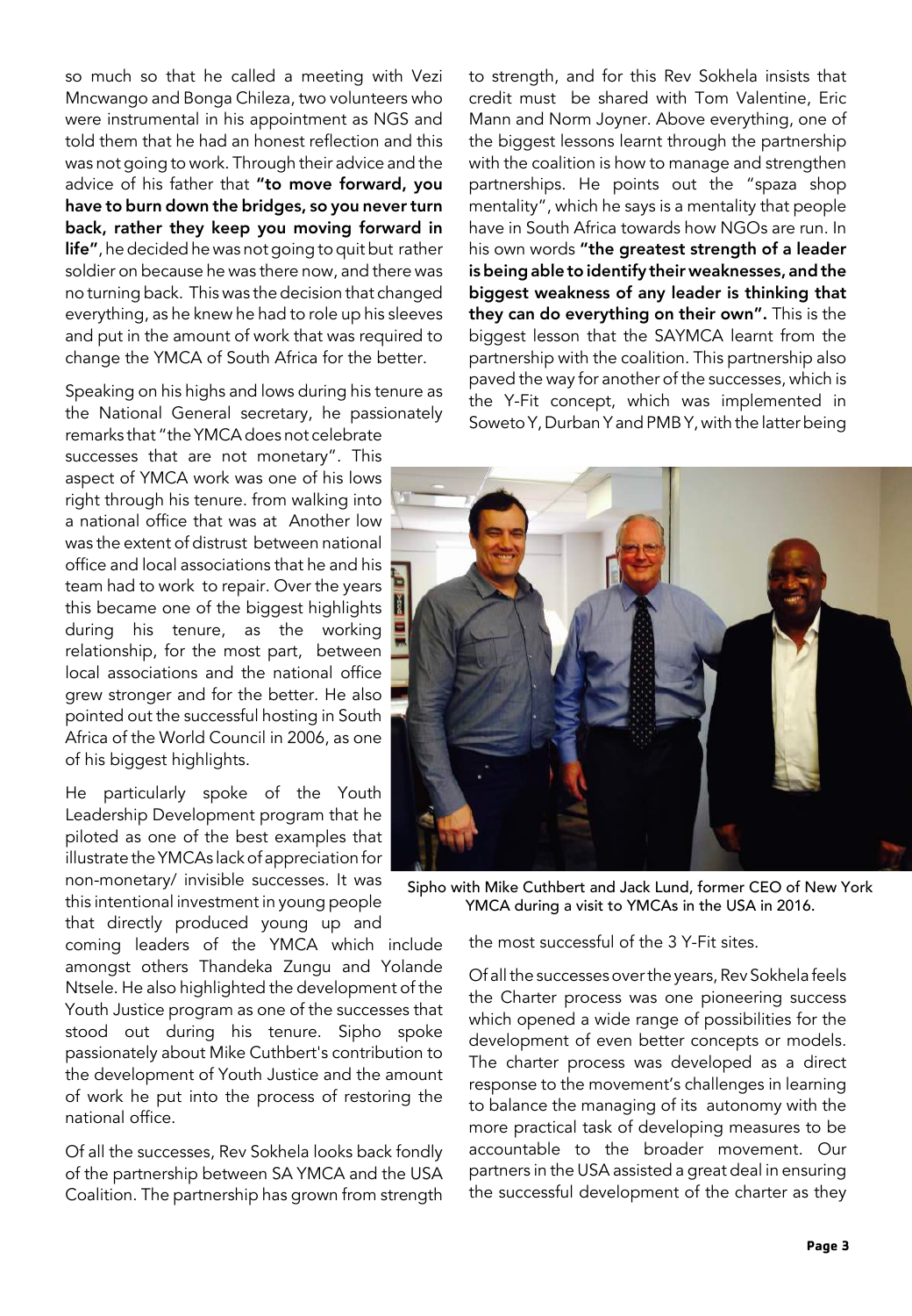

Planning team for hosting of the Africa Alliance of YMCAs meeting in 2019.

already had a charter of their own. Even though at first the Charter process came under heavy scrutiny and criticism, it would go on to be very successful. The success of this process culminated in 2010, when Rev Sokhela was invited to the Africa Alliance to present the Charter as one of the successful concepts. In the same year, he was invited to the World Council to share, as a success story, the process of developing this charter. He gives huge credit to the volunteers and staff at the time (Quinton Mitchell, Babongile, Pieter Nel, Ian Booth), to mention a few, for the role they played in ensuring the successful implementation of this process.

For someone who spent close to 2 decades at the helm (17 years to be exact), one would have expected Reverend Sokhela's list of lows to be very long, but such is his character he could only point out to one moment that he felt was his ultimate low duringhis tenure.That moment came in 2014,which he feels was the right moment for him to bow out and leave the YMCA. He felt at the time that he had already reached his ceiling and that the YMCA needed someone to bring in a new level of energy, innovation and excitement. Yet some 8 years later, he finds himself sitting with the YMCA comms team on a sunny Tuesday morning conducting what will be his last interview as the National General Secretary of the South Africa YMCA. Asked of this moment, he said with a relieved voice that "this moment has come 8 years late" and that to this day, not leaving in 2014 continues to haunt him.

Capping off his interview, Reverend Sokhela acknowledges the role played by the Swedish YMCA in the restoration of the South Africa YMCA. Not only did they provide funding to appoint Mike Cuthbert to assist with the audit backlog all the way back in 2006 (an audit he says was a make-or-break moment for SAYMCA, which had it not been successful the national office would not be what we know it today), but they have over the years continued to be a key partner to the SAYMCA and this partnership has grown from strength to strength. From the introduction of the Youth Justice program ( Rev. Sokhela admits that at the time when it was first introduced it came under heavy criticism for not being relevant in the South African context), right through to the current partnership with Y-Global, the International arm of the Norwegian YMCA-YWCA. These collaborative efforts with International partners has been instrumental in the development of the Youth Justice program as the key program for 8 local associations.

With the new cycle of Youth Justice pushing the SAYMCA towards a direction of being more intentional in how we engage and develop youth, Rev Sokhela is excited about the prospects of the future and feels if there ever was a time for young people within the movement to seize the moment and raise their hands to be counted, it is NOW. It is with the appreciation of all those dynamics that



One of many meetings with Ruby Mathang, current National Chair, along with many others over the years. Rev Sokhela served under 5 different Chairs.

underpins his last message to the youth of the movement, and it is a very simple message. The youth of the movement need to develop an attitude of serving, have an attitude of what you can do for the YMCA rather than what the YMCA can do for you. That to serve is the best opportunity to grow and learn and be the spiritual person that you want to be. He closed off with the words that "serving is much greater than benefiting and is a much greater opportunity to learn". The YMCA of South Africa bids farewell to this icon of the movement who has selflessly served this great movement. We will miss you. **Page <sup>4</sup>**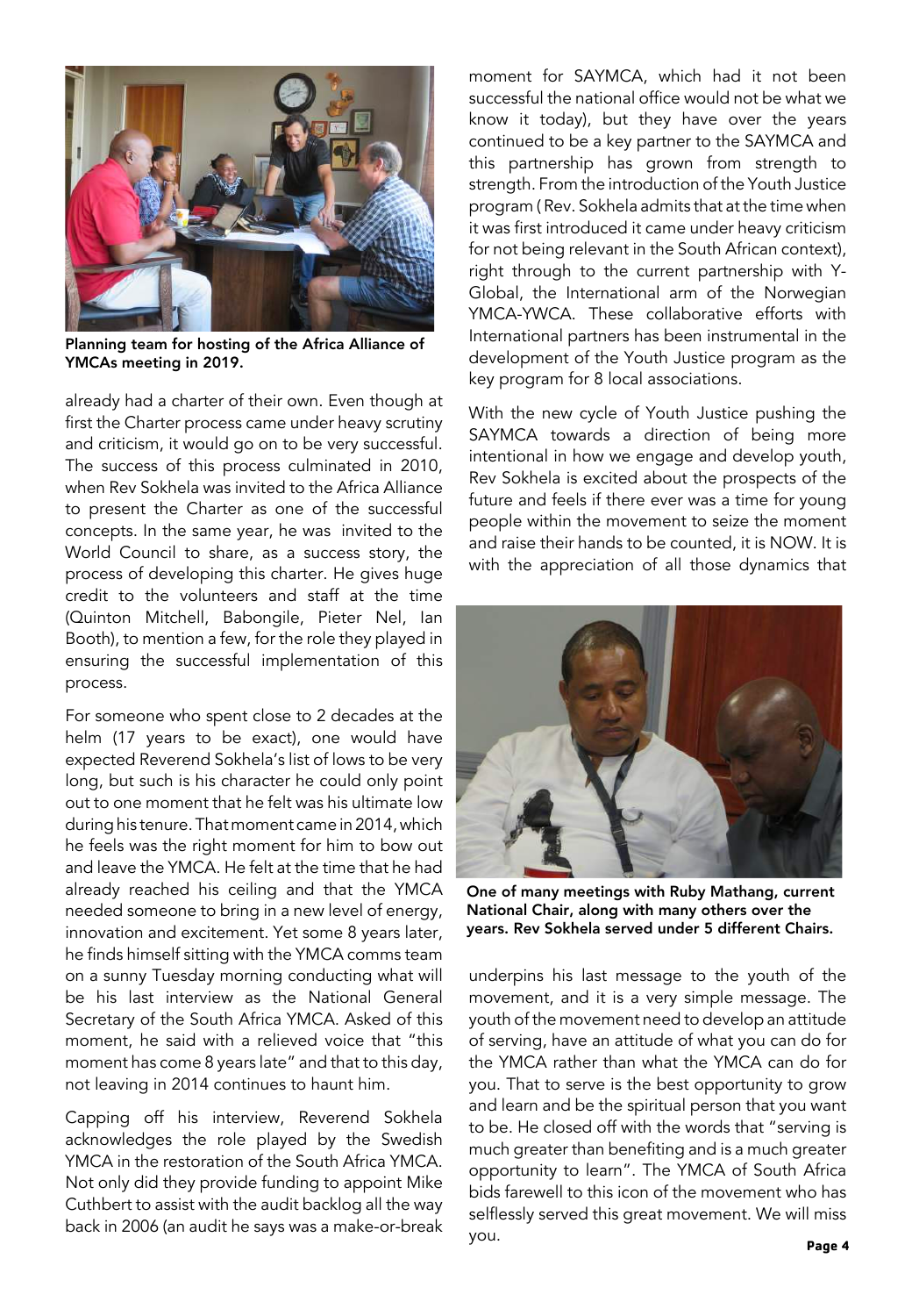#### The incoming National General Secretary/ CEO of the SA YMCA

#### Marcus Van Wyk

Marcus Van Wyk was born in Cape Town, but has been residing in Johannesburg for the past 12 years. He has been married to Davina for 21 years and they have 3 children Mia, Michal and Corbin.

Marcus has a BA in Human Movement Studies and Psychology from the University of the Western Cape, but a deep sense of humanity has seen him engage in a myriad of societal sectors as he strives to apply his unique and varied skills set.

Marcus boasts further qualifications in Educational Design Programming,

Integrated Solid Waste Management Planning, Planning and Management of Special Events, Management

Programme for NPOs, Project Planning, Corporate Social Investment

Programmes, Diplomacy, Health and Safety and Labour Relations amongst others.

His most recent positions were as Executive Chairperson of Mthunzi Network NPC and the Chief Operating Officer for Youth for Christ South Africa. He has served as Project Lead for the UNHCR Social Cohesion Project in SA, being Coordinator and cofounder of IAMAFRICA which involves Ordinary People Transforming Africa, as well as Coordinator of the We Will Speak Out South Africa Coalition of faith communities working to end Sexual and Gender Based Violence.

As Consultant to the South African Council of Churches (SACC), Marcus provided protocol and logistical support for the 2013 State funeral of former President Nelson Mandela.

He has also served as Advisor to the Chairman of the



South Africa Dutch Chamber of Commerce and has extensive interaction as a Relationship Manager for various enterprises in liaising with all three tiers of Government, Political Parties, Private Sector and Civil Society.

His varied commitments have seen him facilitate Waste Management infrastructure for the 2010 Football World Cup in South Africa, to being the Liaison Officer for the State visit by the Indian Prime Minister, to a volunteer Fire Fighter with the Table Mountain National Park.

His extensive experience and networks make's him ideally suited to engage across sectors and to bring key role players together in search of mutually beneficial projects which have the advancement and betterment of young people in their communities at its heart.

The members of the YMCA extend a warm, friendly welcome to Marcus as it enters a new phase of development and growth.

# **WELCOME!**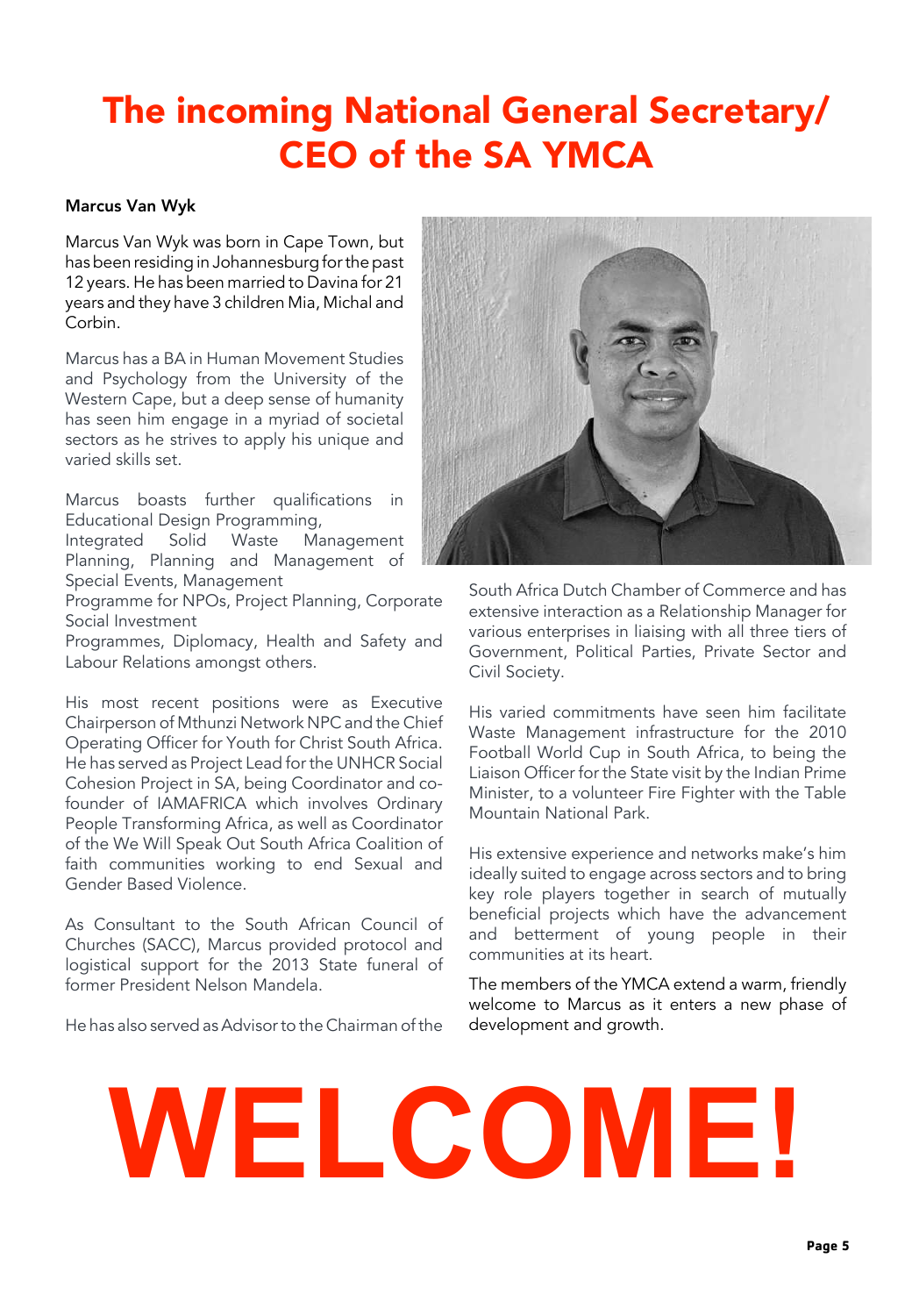## **YMCA Photography Project**

The YMCA has been fortunate to participate in a small project with the Sweden YWCA-YMCA over the past few months. 3 Local YMCAs were invited to contract a young photographer to take a portfolio of pictures depicting their YMCAs work with young people. These are some of the results.



PMB YMCA Youth Justice participants and worker.



NMB YMCA Youth Justice participants receiving some advice from a professional chef.



NMB YMCA young people being trained in the food industry



Youth Justice participants in PMB tending a food garden that supplies vegetables to the pot each day.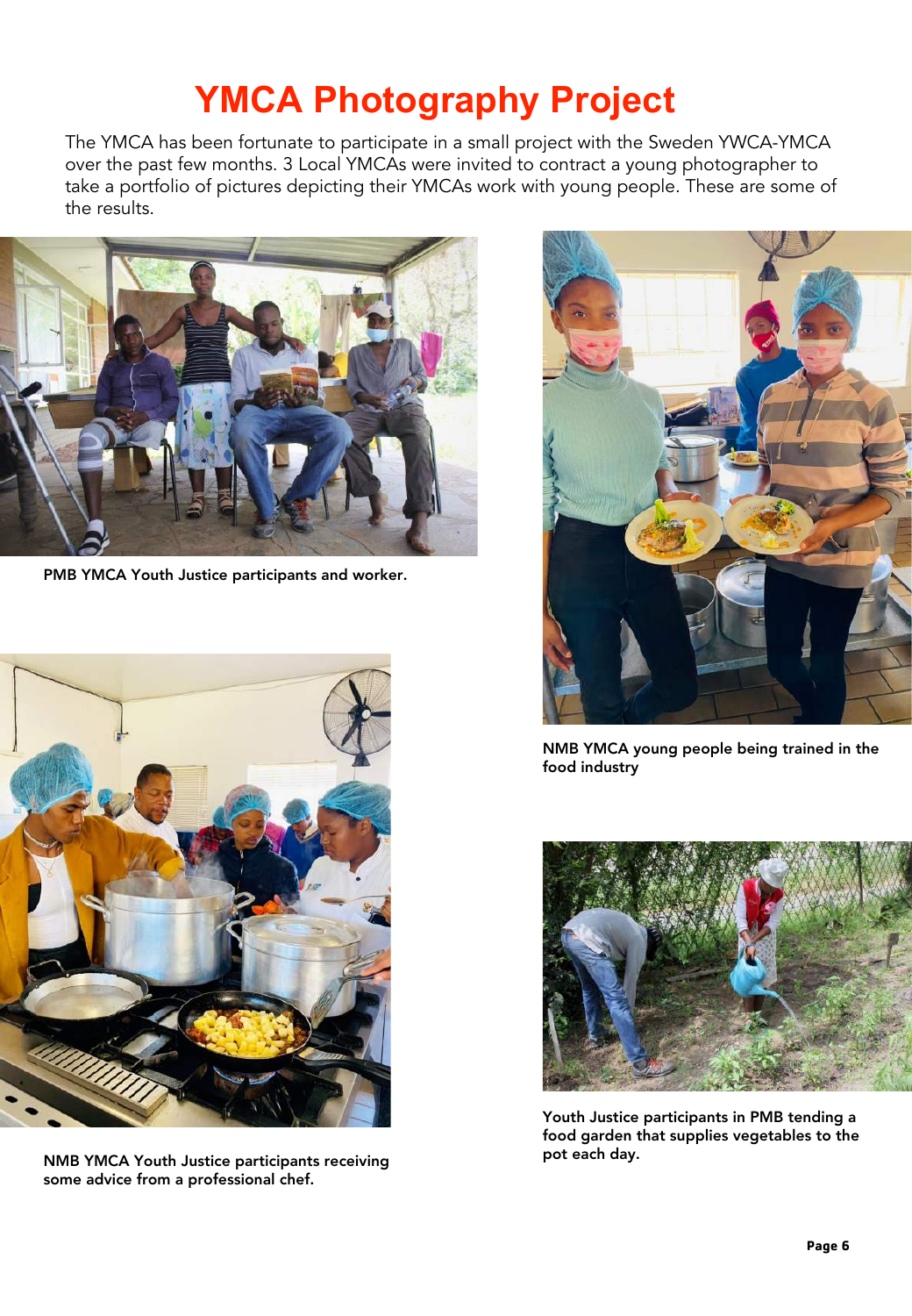

A photo wall in the Cultural museum at the Cape Flats YMCA

PMB Youth Justice participant provided with opportunity to wash clothes at the YMCA.





Cape Flats YMCA Youth Justice participants on an outing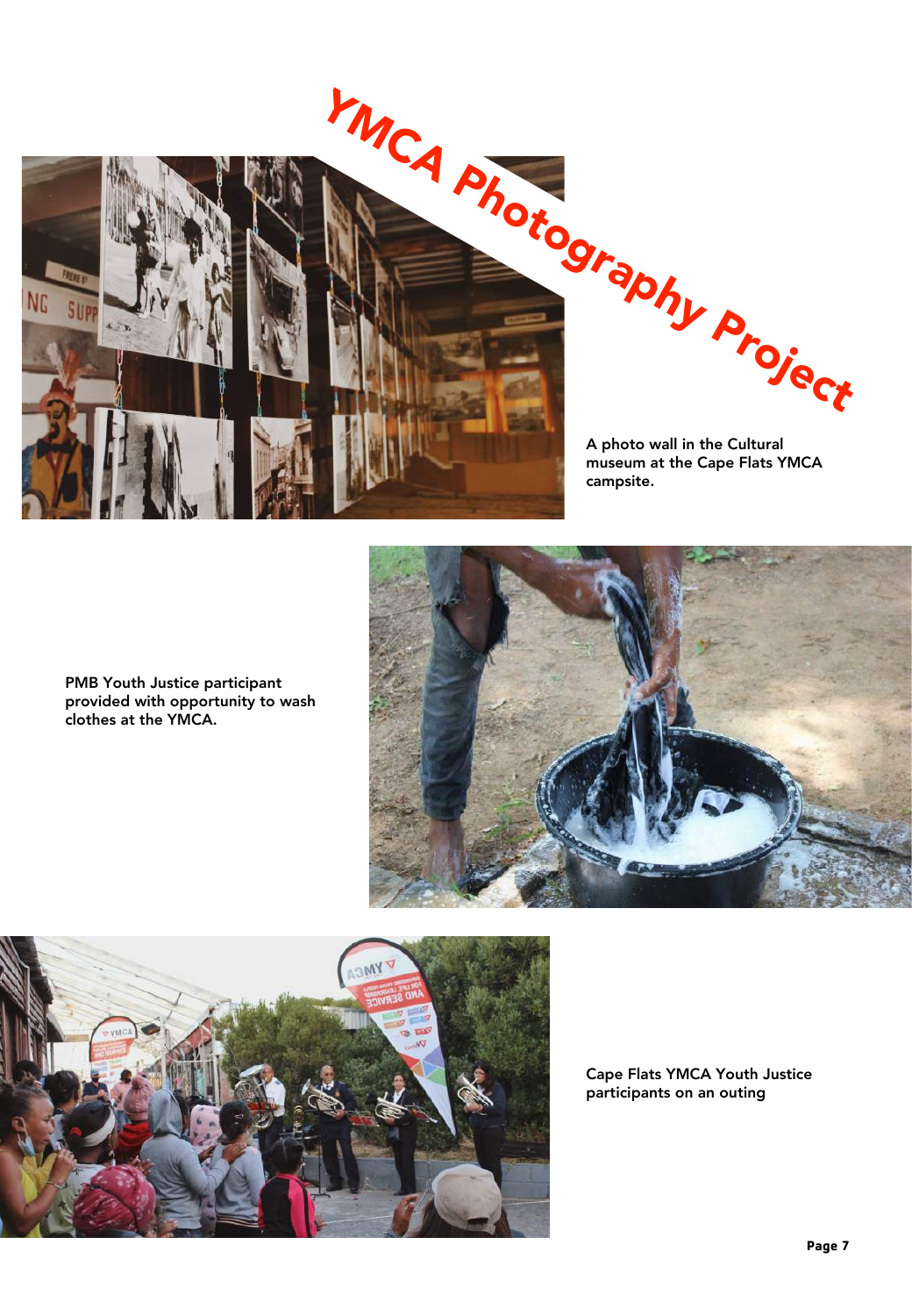## HUMAN RIGHTS DAY

21 March 2022 is a highly celebrated day in South Africa as the day South Africans are made aware of their rights. In 1960, 69 people died and 180 individuals were wounded when police opened fire on a peaceful crowd that had gathered in protest against the Pass laws. It paints an iconic image in our minds about the struggles and oppression generations before us fought for so that we can have access to all of our basic rights and necessities.

The YMCA Athlone looked to the SDGs as according to the World Food Programme, 135 million suffer from acute hunger. This is largely due to man-made conflicts, climate change and economic downturns. The COVID-19 pandemic could now double that number, putting an additional 130 million people at risk of suffering acute hunger by the end of 2020.

We partnered with other NPOs in an endeavor to address this fundamental human right. The Lakay Foundation in Athlone continues to partner with the Athlone YMCA as we address other challenges in our community. We delivered food packs to our most vulnerable members in the district.

The experience was truly heart wrenching for myself as local coordinator, seeing human beings not able to provide a basic meal. However, to see the gratitude of our



most vulnerable was an enlightening experience, as I have been part of other projects where beneficiaries were not receptive. These individuals are in dire need of restoration and hope in their lives.

The response of my team as well as the Lakay Foundations team was amazing. "This really makes me feel at home and I feel like I'm doing something impactful with this one deed. I really feel like we are addressing the needs of our community" said Ashieq Hartog (One of our youth members).

This is what Youth Justice stands for and we aim to do much more in the future of this project. We are here to make a change to our community and be Impactful.

Lots of love...Liam...Athlone YMCA

Youth Justice Coordinator

## UPCOMING YMCA EVENTS

Y-USA Coalition. The Coalition will visit South Africa in May 2022

YMCA World Council Meeting 3-9 July 2022 in Denmark. Also online

SA YMCA National Assembly 14 October – 15 October 2022 in Durban

If Local YMCAs would like to communicate their events through Y-Talk, please contact Yolande on yolande@saymca.org.za for inclusion.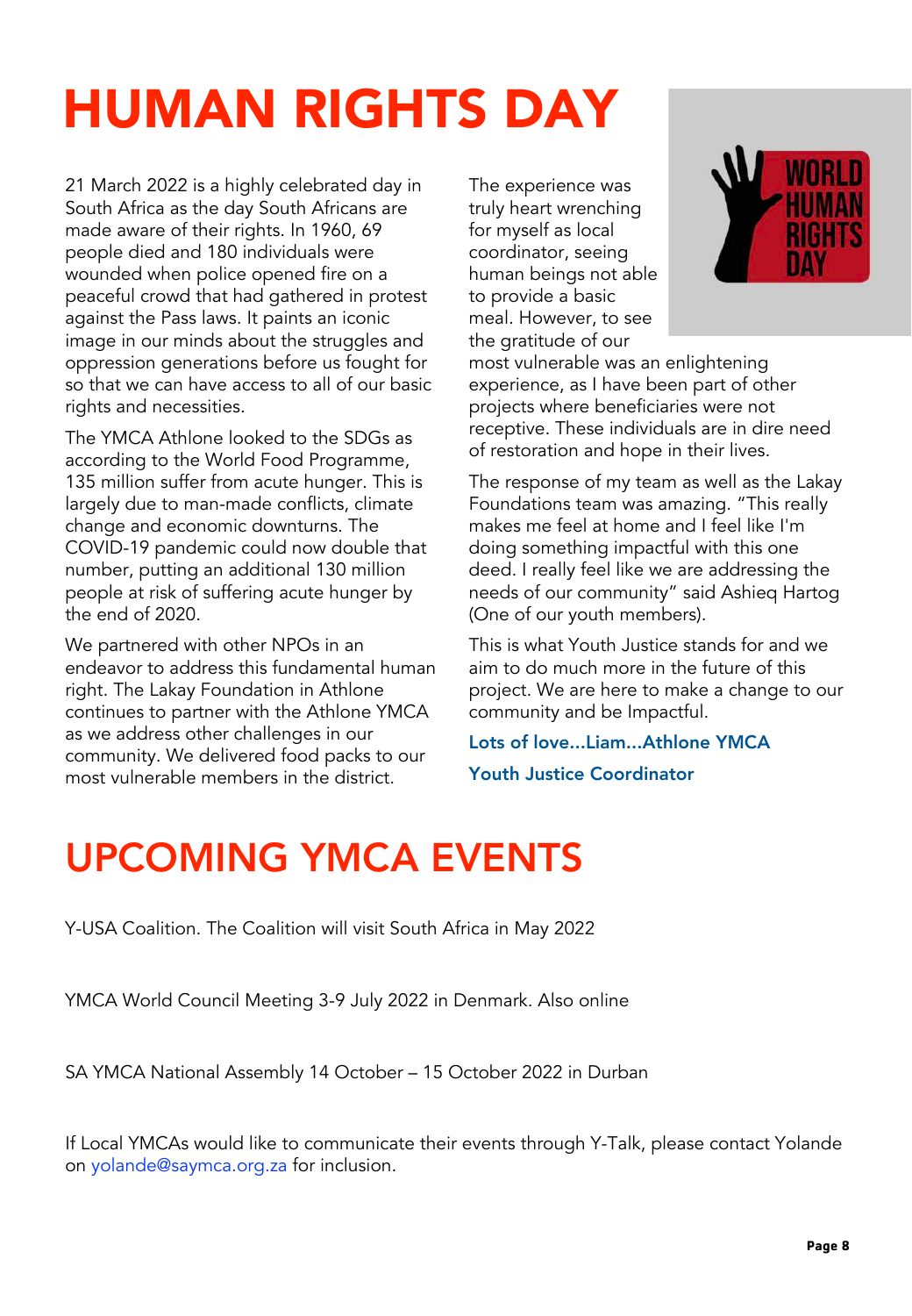#### **International Desk Updates**

The South Africa YMCA through it partnership with Y-Glocal will send two young people to the YMCA World Council meeting that will be held in Denmark, July 2022. A selection panel has selected, as per the application process conducted in February 2022, Esona Gunwana (Soweto YMCA) and Andile Ngcongo (Greater Durban YMCA).

I'm Andile Ngcongo, 30 years of age and a proud father of a son. He's my inspiration, he keeps me focussed. We are a small family of 4 including me and my little sister, raised by our parents. I've been a volunteer in the YMCA since 2015, doing different programs like Y-Zone where we assist young pupils with home work assignments and Y-Art where we practice stage theatre and portray different stories. In 2016, I was one of the 3 artists selected to stage our show in Denmark at the Wonderful Days festival under the guidance of a strong lady Bongiwe Khumalo, former YMCA Coordinater of Durban YMCA.



2018 I was fortunate to be part of volunteers who initiated a program called Y-Glocal, a triangular partnership between SA YMCA, Cameroon YMCA and Denmark YMCA-YWCA.

Going to the World Council meeting meas that I'm a willing person, open to learn new things and to embrace diversity.

I'm Esona Gunwana, 23 years old and I'm a volunteer at the Soweto YMCA. I come from a



humble background where I didn't get whatever I wanted but I was able to get what I needed and taught to appreciate what I have and make the best out of it. I was raised by a single mother, and I'm proud to say that I'm the strong person that I am today because of tough love shown by my mother. I've been a member in the YMCA since 2017 and

through the guidance of Matshepo and Portia it has been an awesome experience, I've been part of the Y-Justice program since I got in the YMCA as not only did I feel like I belong there but I also

felt that it's my calling. My work at the YMCA was in the Y-Zone where we had homework assistance for school children when they arrive at the YMCA. I became part of Y-Glocal in 2019 through the Y-Glocal hero training and this had perks of it's own like partnering with other organizations to plant trees in our neighborhood, not to mention in Nelson Mandela's house. Who knew that a few months later we'd be stuck in the pandemic (COVID-19). During the pandemic we tutored matriculants online in various subjects so that even when they went back to school they'd have vast knowledge of their subjects. The matriculants we tutored passed matric and some that I keep track of are now doing well in their chosen career paths.

Going to the World Council means that I have to be open minded in order for me to understand other people's perspective on certain things because of different backgrounds and experience.